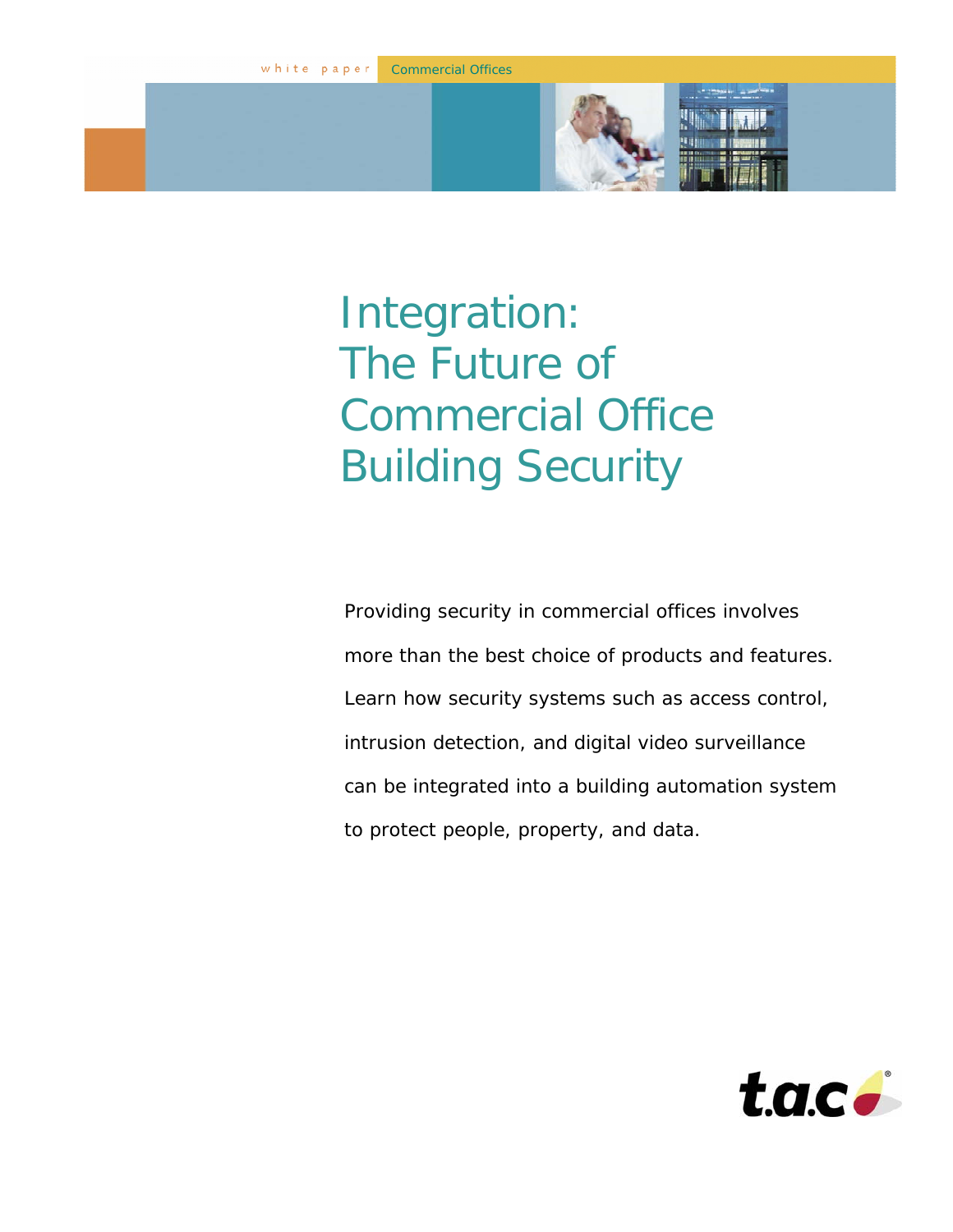# **Table of Contents**

| Ι.  | <b>Executive Summary</b>                                                                                                                                                                                 | 3                     |
|-----|----------------------------------------------------------------------------------------------------------------------------------------------------------------------------------------------------------|-----------------------|
| Н.  | <b>Security Concerns Today</b>                                                                                                                                                                           | $\boldsymbol{4}$      |
|     | Protecting Company Property and Information                                                                                                                                                              | 5                     |
|     | III. Moving Beyond Basic Security Technology                                                                                                                                                             | 6                     |
|     | <b>Intrusion Detection</b><br><b>Access Control</b><br>Video Surveillance Technologies<br>Video Analytics Help Spot Incidents<br>Integrating Intrusion Detection, Access Control, and Video Surveillance | 6<br>6<br>7<br>8<br>8 |
| IV. | <b>Benefits of Integration</b>                                                                                                                                                                           | 9                     |
|     | Integrated Security and Lighting Control<br>Convergence: The Future is Here                                                                                                                              | 9<br>10               |
| V.  | <b>Examples of TAC Customer Solutions</b>                                                                                                                                                                | 11                    |
|     | The Principle Financial Group<br>Rockefeller Center                                                                                                                                                      | 11<br>11              |
| VI. | <b>Conclusion</b>                                                                                                                                                                                        | 12                    |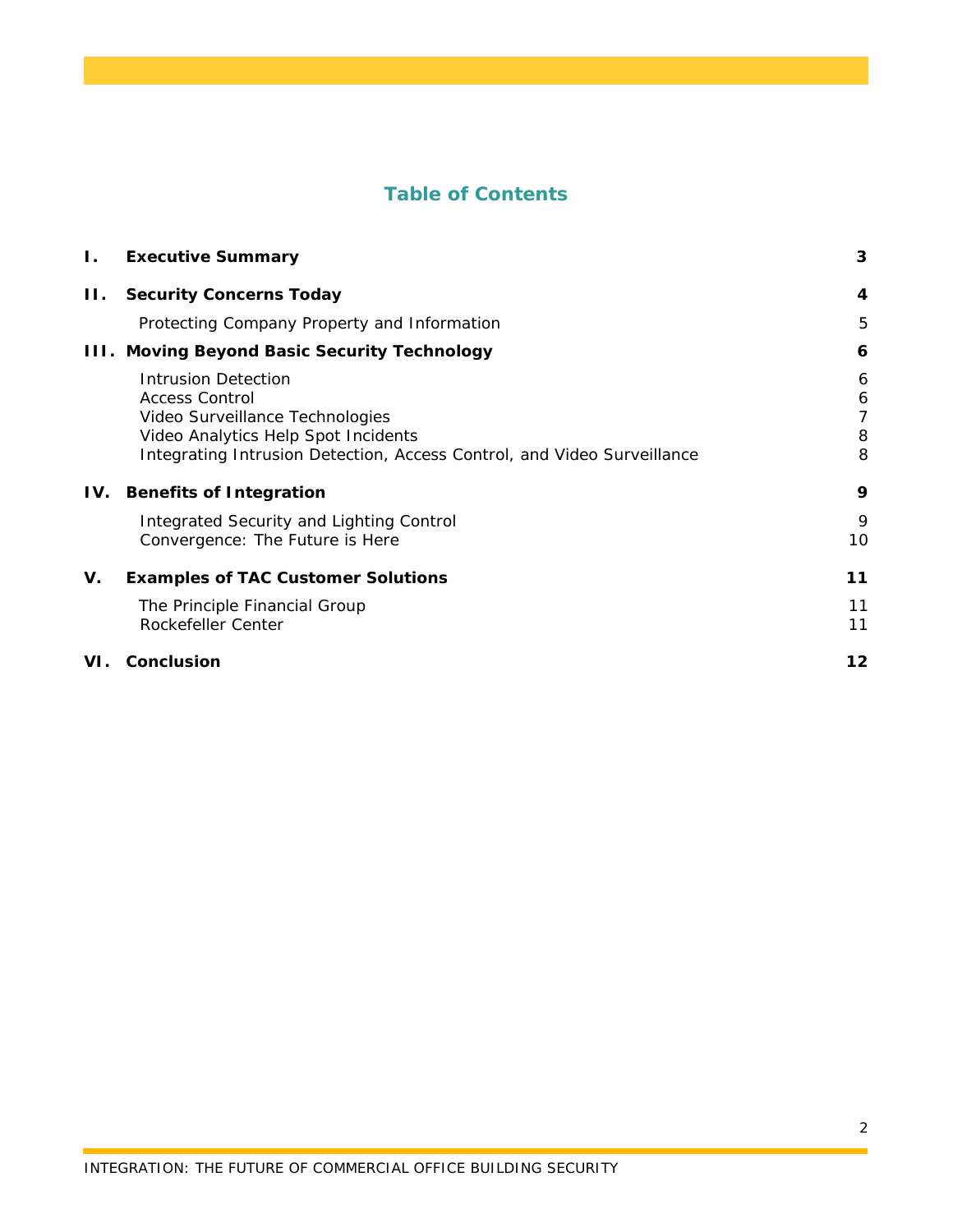# **I. Executive Summary**

Owners of commercial office buildings today face security issues that concern owners and occupants alike. Whether a property is owner-occupied or tenant-occupied, providing the best security to ensure the safety of people and protection of intellectual and physical property is essential.

Employee theft, property crime and information security are major concerns today. Companies invest millions of dollars in security technology with the intention of increasing security, protecting people, and solving security issues. This technology includes burglar alarms, fire protection systems, video surveillance, access control systems, and intrusion detection devices. Technology, in the hands of competent and capable security officers, can reduce property liability, cut material losses, and keep people safe. But keeping security staff trained on separate, stand-alone systems can be challenging, and must be addressed as part of broader security objectives.

The key systems of security are intrusion detection, access control, and video surveillance. If each of these systems is purchased separately, administration and training can burden a company or property owner. Intrusion alarms occur on one system, access badges are administered in a stand-alone database, and intelligent digital video technology runs on dedicated computer equipment. Each system requires service, maintenance, administration, and training.

By integrating these separate security systems under a flexible building automation system (BAS), building owners realize a lower upfront investment for a considerably more powerful security solution. Installation and training occur on a single system. Operational costs like administration and maintenance are also reduced. Component devices are used in multiple ways to trigger lighting, video capture, pan-tilt-zoom, higher video resolution or frame rate, door locks, and other aspects of building control. A single system enables greater flexibility to add security components that can be easily integrated into the overall system, keeping the cost of capital expenditures low, and requiring little additional training.

An independent study by Strategic ICT Consulting of a 145,000 square foot office building shows a system installation cost saving of 24% for an integrated BAS versus separate systems. And after installation, operations and life-cycle savings continue. Project analysis by Teng & Associates shows that training is reduced 33%, IT administration is reduced 82%, and the cost for changes, upgrades, and additions to an integrated system are reduced by 32%. These operational figures are based on experience and measurement, and clearly demonstrate the value of an integrated BAS.

Finally, this paper will show several examples where TAC has effectively applied building automation products and related services to provide effective integrated security for its customers.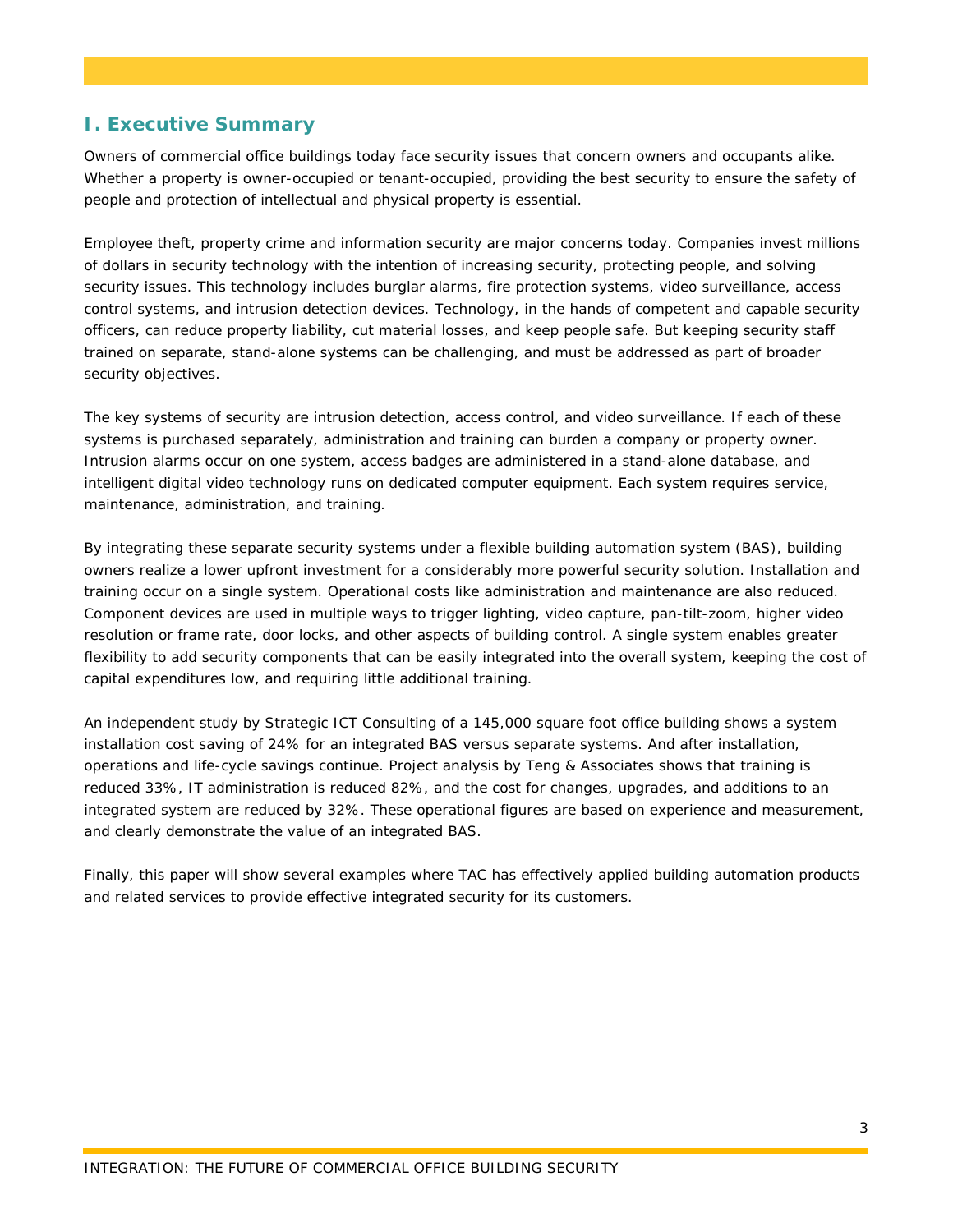# **II. Security Concerns Today**

Employee theft, property crime and information security are the major security concerns of large U. S. companies, according to a survey reported by the American Society of Industrial Security (ASIS). Burglary and vandalism ranked high as additional concerns (see Figure 1). For owners of commercial office properties, these findings translate to two priorities: keeping occupants safe and protecting buildings and contents.

The importance of security can also be measured by the amount of money major companies have committed to it. The ASIS survey determined that respondents on average spent more than \$1 million on security in 2004. Companies are spending this money on a variety of technology and equipment to increase safety and protect property. Computer and network security equipment lead the list, representing nearly 40 percent of all security purchases. An estimated one out of four surveyed companies also said they had purchased burglar alarms, fire protection systems, digital video recorder (DVR) surveillance and video cameras. Security lighting, access control, sensors and detectors, and badging/ID card printers were commonly purchased items as well.

But are these investments the best way to increase security? These separate systems each address a different security need, and require training and familiarity to be most effective. A system that integrates the functions of many security devices into a single system significantly reduces capital expenditures and lowers facility operating costs because component devices are used in multiple ways and security officers can be trained on one system rather than many. Through integration, the whole security system becomes greater than the sum of its separate parts.

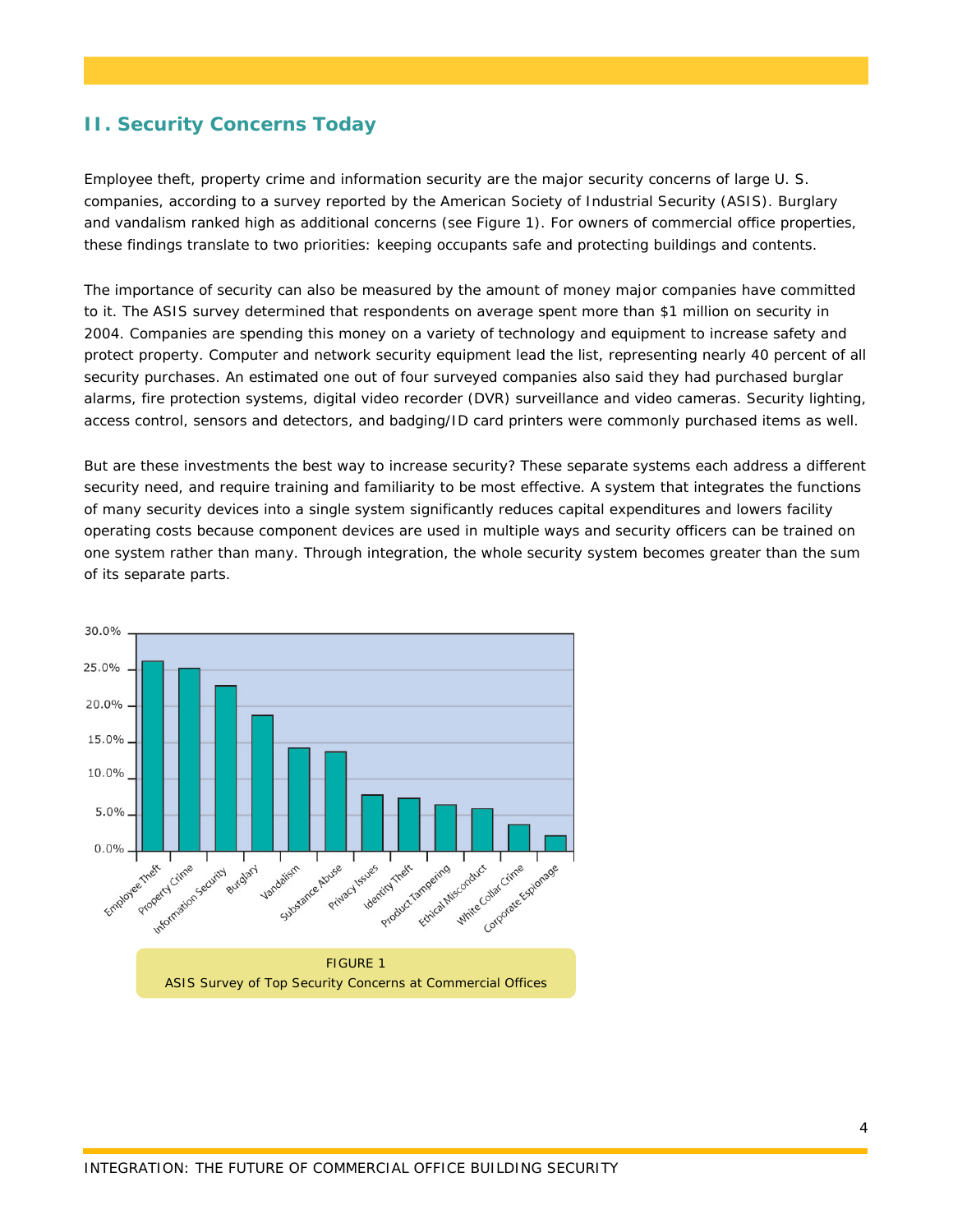#### **PROTECTING COMPANY PROPERTY AND INFORMATION**

Protecting data on computers and networks is a growing and expensive issue. In another ASIS survey of both Fortune 1,000 corporations and small and mid-sized companies belonging to the U.S. Chamber of Commerce, 40 percent of respondents reported incidents of known or suspected losses of proprietary information. The study suggests these losses amount to as much as \$59 billion

*An ASIS study of corporations suggests that losses of proprietary information cost companies \$59 billion annually.* 

annually. Companies also reported that former employees and on-site contractors were among the greatest risk factors for proprietary information and intellectual property losses, almost equal to the threat from foreign and domestic competitors. The most commonly lost information pertained to customer data, strategic plans, financial data and research and development.

Loss of information and intellectual property are not the only security concerns at commercial property. Violent crime near office buildings or in parking lots is also troubling. Year 2006 crime statistics from the FBI show the highest increase in the U.S. murder rate in major cities since 1991. In addition, news reports continue to focus on other critical concerns like large losses of personal data by both government entities and companies as well as the threat of additional terrorist attacks. In this environment, security will remain an important concern for building owners, operators and tenants. Manufacturers, mindful of these growing concerns will continue to offer an array of solutions, ranging from simple locks to complex biometric systems. Technological advances will also provide commercial office building owners and managers with even more innovative products to keep buildings and occupants safe. Increasingly, new security products are offering integration with other building systems as an important benefit. In fact, integration brings many advantages to building owners who understand that coordinating various security measures makes sense.



Like all building investments, purchasing additional security systems must be justified and bring return-on-investment (either by loss prevention, premium rental income, or increased tenant retention). Seventy four percent of building owners surveyed by ASIS said they anticipate maintaining security expenditures at the present level in 2006 (see Figure 2). Hence, while security is important to commercial property owners, only about 22% of owners are increasing their spending. Purchasing a system with the most flexibility for integration lets management easily add components to increase security. Integration helps take full advantage of previously deployed sensors, cameras, and other devices. As a result, higher security can be achieved with the same budget year after year. Integration is the key enabler.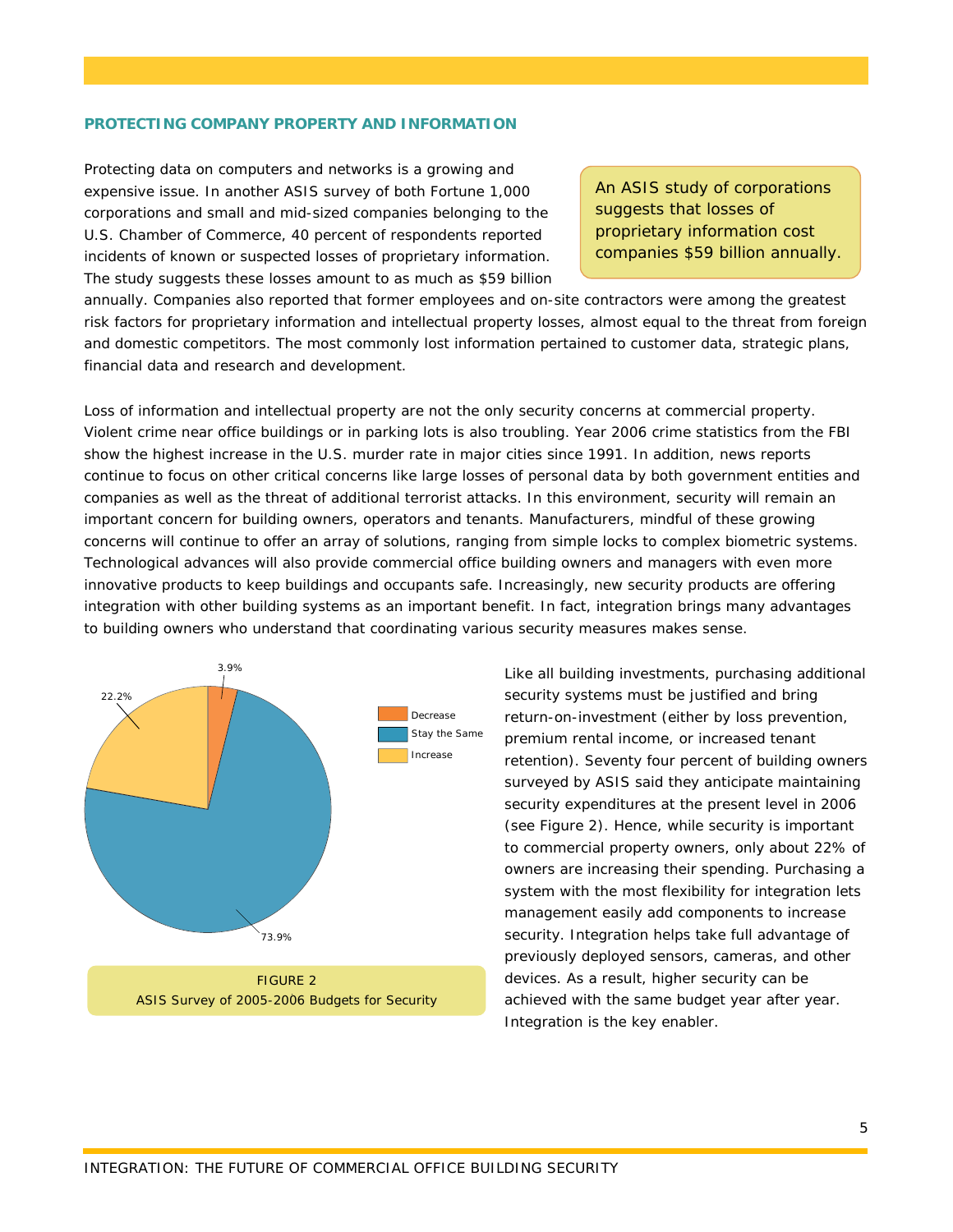# **III. Moving Beyond Basic Security Technology**

Regardless of the size of the office building or office park, its location or the level of security risks that need to be addressed, there are essential components of an electronic security system. These include **intrusion detection, access control,** and **video surveillance**. These three systems, in the hands of competent and capable security staff, apply technology effectively to reduce crime and protect people and property. We will examine each system individually, and then in combinations to demonstrate how integrating security into the building automation system leverages these systems in multiple ways, increasing security and reducing operating and training costs.

## **INTRUSION DETECTION**

Simple intrusion detection is probably the most familiar concept of security to most people. Intrusion detection involves the use of door or window contacts, glass contacts, or motion sensors, in combination with some type of audible alarm that sounds when a person has forced entry into a building or room. An alert is sent to the police or security station to notify authorities of the time and location of the incident. Security officers respond in person to evaluate the situation.

This method of incident response can be adequate for detecting an event and quickly getting to the scene. But the effectiveness of the response at the scene and subsequent prosecution is dependent on several things; the proximity of security personnel to the incident; whether witnesses were present; the number of people involved; the seriousness of the incident, and other factors. Furthermore, with simple intrusion detection, there is little in place that would deter people from committing a crime the first place.

More information would be helpful, such as captured details of the situation that could lead to proper response and identification of perpetrators, thereby reducing the likelihood that a similar incident would occur again. Door and window contacts, motion sensors, and other devices already in use for alarming can be put to better use to help gather this information by triggering other parts of the security system.

## **ACCESS CONTROL**

Access control is the means by which people are granted or denied access to restricted areas, such as office suites, storage facilities, or parking garages. Office buildings can either house individual tenants and companies in a multi-use property, or be owned and occupied by a single company. Varying degrees of access are required depending on use, and administration of access control for personnel can be distributed amongst several individuals.

With different needs for owner-occupied and tenant-occupied buildings, how does management begin to evaluate the various types of access control systems that are available? Furthermore, in a growing and changing office environment, what is the best kind of access control to meet future needs?

A flexible form of access control uses cards with magnetic card readers, proximity readers, barcodes, or smart cards with embedded microprocessors. Card access control at many large office buildings is common today, and there are a variety of systems with different levels of sophistication. There are many advantages to card access control. Employees can be coded with access to specific areas depending on their need, company affiliation, or any number of factors. Individual privileges can expire on a given date if desired. And in areas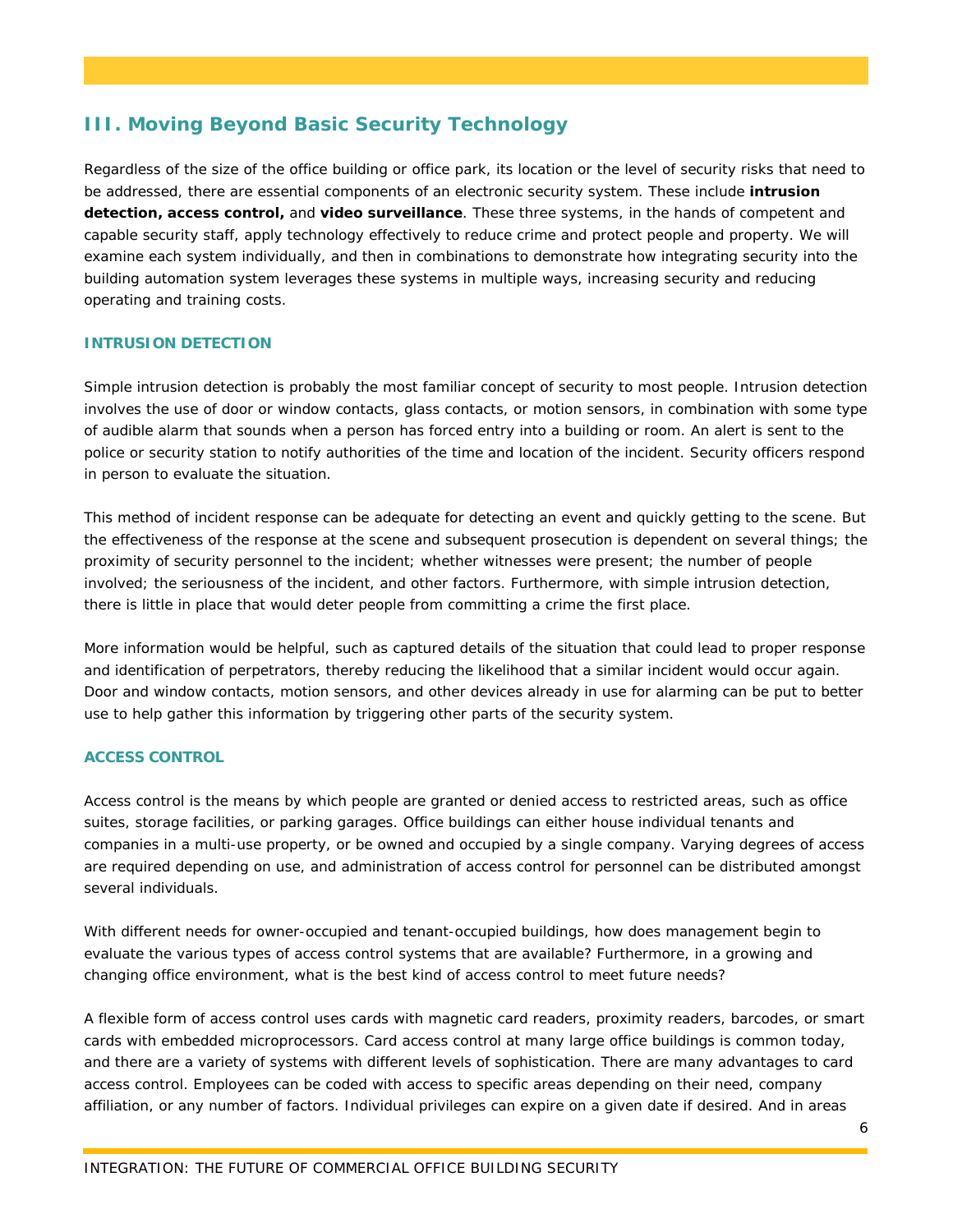where tighter security is required such as labs or IT rooms, management can install keypads, keypad/card combinations, or biometric devices that can scan fingerprints or handprints.

When used as a stand-alone system, card readers and other electronic access devices offer a cost-effective and flexible way for owners of office buildings to control who has access to the various areas, with the system recording who has gone where, and when. The sequence of operations is for the access device to trigger the door lock, entry is granted, and the event is recorded by the central system. But if a device can trigger the lock, why not use this inherent ability to trigger other security devices as well? As a stand-alone system, access control does its job, but does not fully leverage the connected sensors for broader security objectives.

### **VIDEO SURVEILLANCE TECHNOLOGIES**

Video surveillance has evolved significantly in the last decade. Older video systems needed banks of video tape for continuous recording, and required manual administration to swap tapes periodically during the day. Record keeping was prone to errors and finding specific incidents on tape was time-consuming. **Digital Video Recorders (DVRs)** made significant advances in features and functions, taking advantage of fast computer processors and high density storage media to digitize, compress and record video from analog cameras. Newer cameras today have embedded processors that enable video to be compressed within the device and transmitted real-time over IP networks to **Network Video Recorders (NVRs)** that centrally manage video feeds from many IP cameras.

DVRs and NVRs have many advantages over older analog recording technology. Streaming video can be continuously recorded and discarded in cycles of days, weeks, or months if no security incidents occur. If an incident does occur, disk indexing and time-stamping make it simple to find video from a given date and time. In addition, because the video is digitized, it can be exported and distributed via email or backed up on CD, DVD, or other digital media using common computer backup programs that are widely available.

Digital video surveillance is cost-effective and sold by many vendors in a highly price-competitive market. If purchased as a separate system to meet the needs of a security plan or upgrade, a DVR or NVR may be adequate for immediate surveillance objectives. But if this digital video recorder is integrated with an organization's access control and intrusion detection system (as part of the broader building automation system), the user improves surveillance and reduces the need for additional security personnel.

Integrated with access control, video verification, for example, allows a user to see live video as well as the cardholder's picture when a given access card is presented at a reader. The security staff can verify that the person presenting the badge is the actual cardholder. Another example of video verification effectiveness occurs in identifying individuals who are "tailgating," or when one person swipes their badge and gains access to the facility and another person follows them in without presenting their badge. The integrated system allows organizations to visually identify, verify and capture security breaches at access points.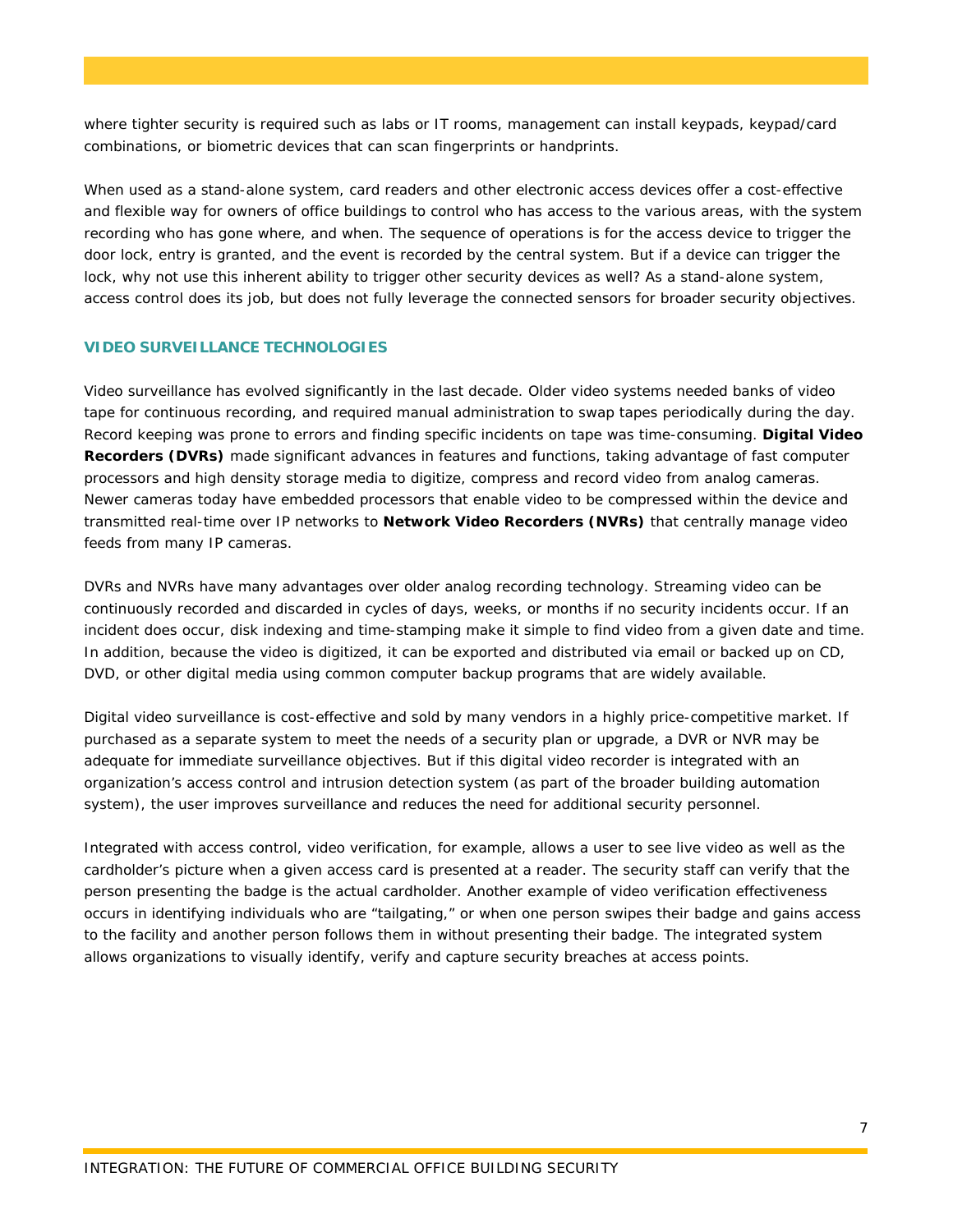## **VIDEO ANALYTICS HELP SPOT INCIDENTS**

The advent of **video analytics** brings additional flexibility and increased productivity of security staff who monitor many cameras. Video analytics is a technology applied in software that examines the video camera's field of view for patterns of movement that match real-life events, such as falling, fence climbing, lurking, and trip-lines. Video analytics provides a means by which the user can focus only on what is truly important, managing surveillance by exception events rather than all events.

A DVR or NVR can be configured to only display a camera's video if a specific event or alarm occurs. At a office for example, foot traffic on a sidewalk near a back entrance may be deemed normal, and not trip an alarm according to video analytics assessment. However,



Video analytics software tracks people or objects, and can alarm on types of behavior

stepping off the sidewalk and crossing left-to-right across the field of view to a window or restricted-access door may trigger an alarm. Additional alarms can be escalated if video analytics detect loitering near the window, or someone climbing a fence.

These are examples of how expanded use of video surveillance technology can increase security at office buildings without requiring an increase in security personnel.

## **INTEGRATING INTRUSION DETECTION, ACCESS CONTROL, AND VIDEO SURVEILLANCE**

Today's access control and video surveillance systems can work together in an integrated BAS to provide a holistic solution at commercial office buildings. Keeping intruders away from property, limiting access to facilities that house expensive equipment, and remotely monitoring secluded areas to reduce the risk of crime. This is why more and more offices now rely on CCTV as part of their overall security solution. Using an integrated system, security staff at a central monitoring station can view live images from surveillance cameras, control pan-tilt-zoom cameras, or search for video clips stored on digital video recorders (DVRs). When an alarm is triggered by another part of the BAS, it can command the DVR to begin recording, display live video from a linked camera at the location, map the alarm location, and send an e-mail to an administrator all at the same moment.

CCTV cameras are an important security component at office buildings, in hallways and parking areas. With an integrated approach, when an employee contacts security, lights and surveillance cameras can be activated to monitor the scene to observe the emergency, and officers can pinpoint where to intervene to thwart an attack.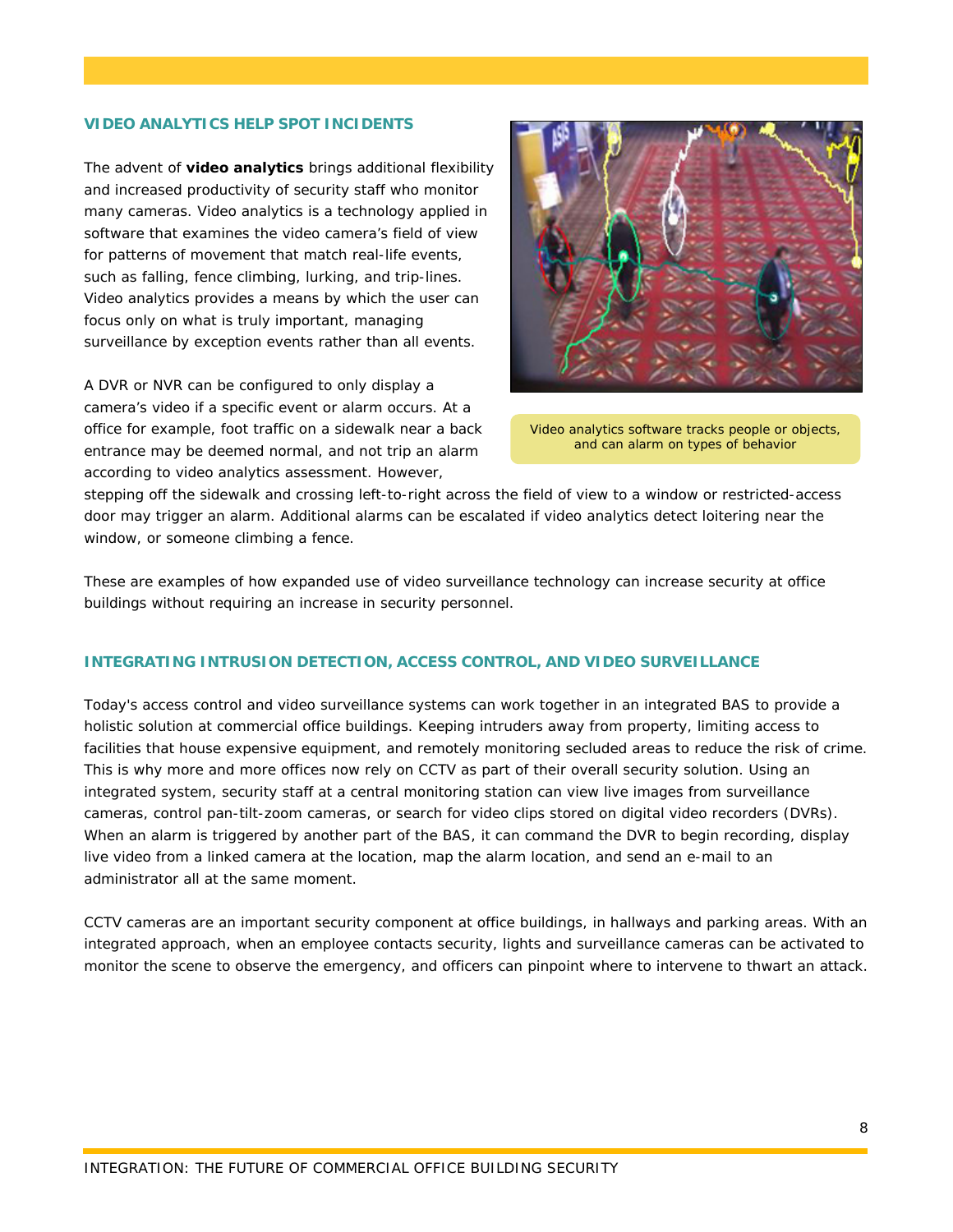# **IV. Benefits of Integration**

For owners of commercial office properties and the companies and tenants that work in these buildings, integrating the security system with the BAS offers numerous advantages. Foremost, integration provides for reduced installation and operating costs because it eliminates component redundancy and allows customers to streamline operations. Furthermore, it reduces training and empowers system operators by allowing them to perform their duties more efficiently. Enhanced safety, security and comfort for building occupants can also have a direct and positive impact on work efficiency. Such integration supports the goals of building owners and their tenants to be more productive, profitable and agile.

#### **Benefits of Integrating the Security System with the BAS**

- $\checkmark$  A site-wide single-seat interface enables one person to be trained on multiple security systems.
- $\checkmark$  Security components become multi-use. For example, a motion sensor can be used for lighting control during occupied hours, and intrusion detection during unoccupied hours.
- $\checkmark$  During design, flexibility, efficiency, and economy provide room for additional security expansion or integration at the lowest cost.
- $\checkmark$  Better and more flexible response to occupant needs, offering tenants greater security and peace of mind.
- $\checkmark$  More information put to effective use, which gives property owners solid ground to stand on for prosecution and proof of loss. CCTV records also aid law enforcement authorities in finding criminals.
- $\checkmark$  Vendor independence, allowing the customer to choose among best-of-class security products.
- $\checkmark$  Single-source responsibility, whereby one integrator is held accountable for all the components of the security system.

## **INTEGRATED SECURITY AND LIGHTING CONTROL**

By way of example, consider the benefits of simply installing a lighting control system versus integrating it with security. In an office building, the lighting controls will enable the operator to maintain comfortable lighting levels and use preset schedules to control on/off periods. This ensures the lights are only on when and where they are needed, saving energy and related maintenance costs. If, however, there is a security breach late at night, without integration, personnel will need to locate switches or issue commands to the control system to switch on lights in the affected area. If the lighting controls are integrated, the scenario after the security breach is much different. The lights are automatically switched on in the area where the security breach is reported, and cameras are activated to record movements of the intruder. The operator has a single console to assess the situation and to ensure the appropriate reaction from building security or police.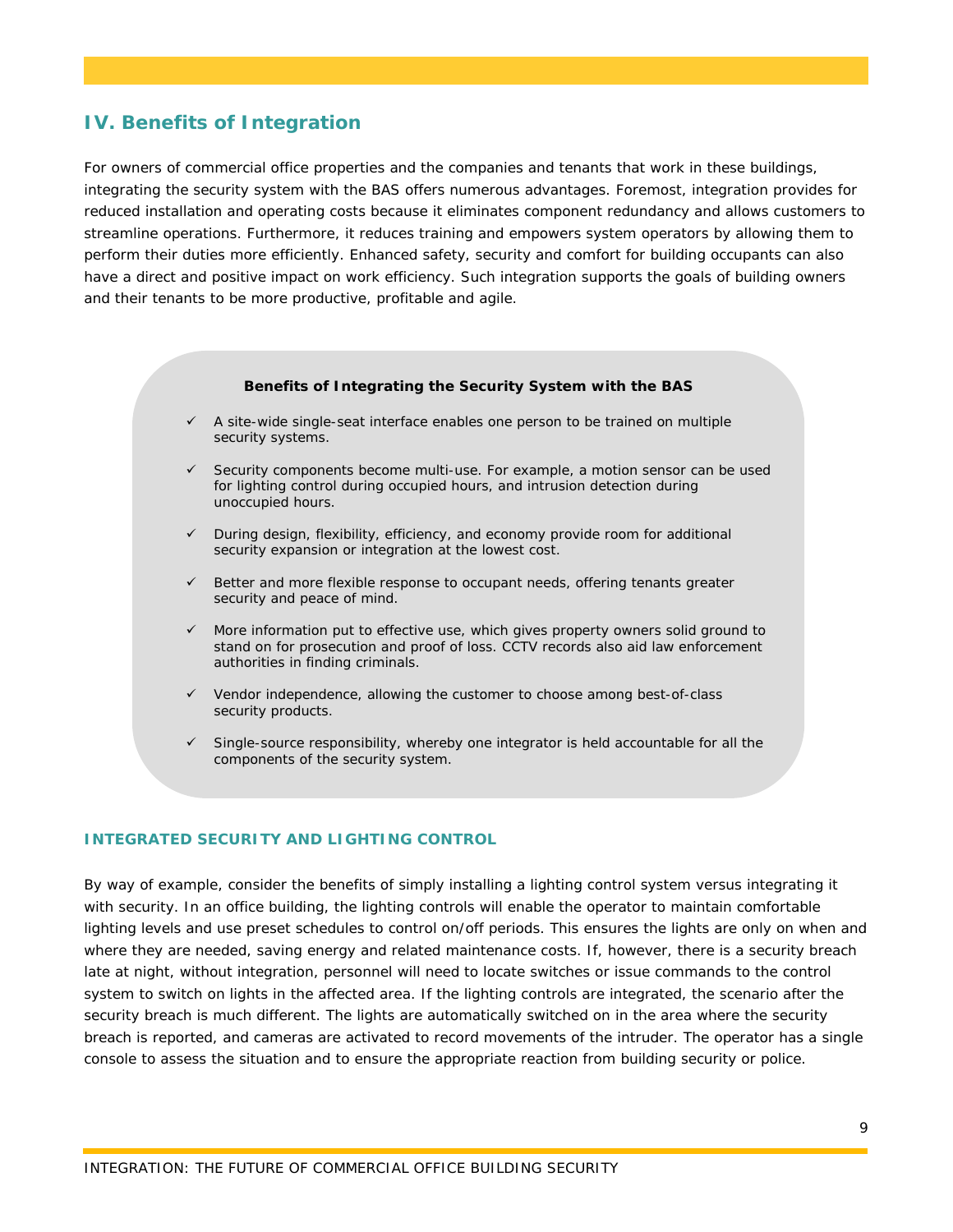With an integrated security and BAS, it is possible for building operators to control entire facilities from one workstation via a networked computer. From this single browser interface, operators can manage diverse building functions, such as environmental control, access control, video surveillance and alarm and event monitoring. Building staff can view live or recorded video, open or lock a door, grant access to service technicians for emergency situations and handle visitor management. These tasks can be accomplished onsite or remotely at any time, whether during business hours, at nights or on weekends.

| <b>Integration Improves the Bottom Line</b>                                                                                                                                                                                                                                                                                                                                                                     |                                                                                                                                                                                                                                                                                                                                                                                                                                                                                                                           |  |  |
|-----------------------------------------------------------------------------------------------------------------------------------------------------------------------------------------------------------------------------------------------------------------------------------------------------------------------------------------------------------------------------------------------------------------|---------------------------------------------------------------------------------------------------------------------------------------------------------------------------------------------------------------------------------------------------------------------------------------------------------------------------------------------------------------------------------------------------------------------------------------------------------------------------------------------------------------------------|--|--|
| In an independent case study involving a<br>145,313 square-foot office building with<br>1,500 occupants, a research team<br>examined the installation costs of the<br>components of a non-integrated BAS<br>versus that of an integrated BAS.<br>Systems integrated:<br>• Lighting Controls<br>• Building Controls<br>• Security<br>• Fire and Life Safety<br>• Metering and Monitoring<br>• Structured Cabling | non-integrated BAS<br>\$2,464,693<br>\$1,868,166 integrated BAS<br>$$596,527$ difference = savings<br>As the results show, the cost-savings<br>were significant - over 24 percent.<br>Findings also show that an<br>integrated approach offers a broad<br>range of commercial and technical<br>benefits, including a single vendor<br>point of contact, efficient project<br>management, easier equipment<br>deployment and investment<br>protection for future upgrades.<br>Source: Strategic ICT Consulting, April 2005 |  |  |

## **CONVERGENCE: THE FUTURE IS HERE**

Changes in how and where companies do business, along with rapid technological advances, are driving innovations in the security and BAS industries that are beginning to impact commercial office buildings as well. These forces of change are moving in the direction of integration and convergence of technology, including BAS, security systems and IT networks.

Important trends driving change are the convergence of the enterprise network and the building's IT network. This is created by the need to share corporate information, such as human resource facility data, with the security staff and other groups within an organization. In addition, owners of multiple commercial properties want to interconnect facilities spread over different geographical locations to access real-time data over the Internet. This information can be used for remote monitoring, facility management, analysis and control.

Using one, integrated system reduces overall hardware and software requirements, including the number of workstations needed on the operator's desktop. It also causes fewer training issues, lowers training costs, and reduces the number of staff required to effectively and efficiently manage many buildings. All of these benefits ultimately result in an increased return-on-investment for a building's owner.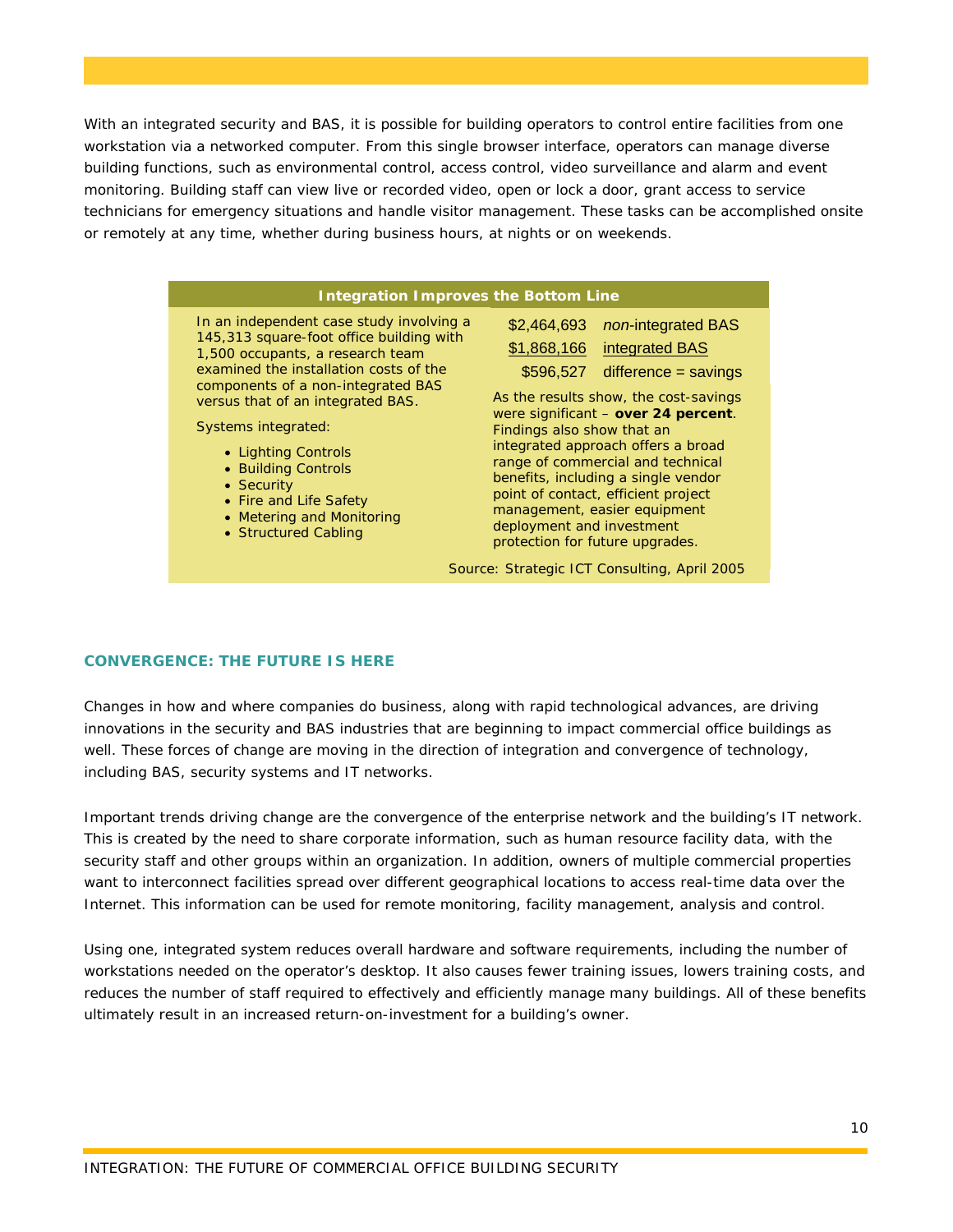# **V. Examples of TAC Customer Solutions**

TAC provides comprehensive, effective, and innovative building automation solutions for thousands of commercial office owners worldwide. Below are some examples of TAC's security solutions, and the benefits gained by the property owner.



#### **The Principle Financial Group**

The Principal Financial Group, a diversified family of financial service companies, chose TAC to provide security for its corporate headquarters in Des Moines, Iowa, and the 6,800 employees who work there. The company required a userfriendly, flexible, multi-function system that could seamlessly interface with other security products.

#### **Solution**

A TAC partner installed an integrated security system at the corporate complex, which contains close to 2 million square feet of office space and includes six separate buildings connected by a LAN network. A six-workstation security system controls 274 doors with card readers and it monitors 135 other doors, some in the complex and others at several remote sites connected over a WAN. In addition, the system interfaces to the company's 185-camera CCTV system. TAC created a corporate command center that serves as the hub for all security control and houses two central workstations, a file server, and a badging center.

#### **Gains**

Currently, the system stores data records for approximately 19,000 cardholders and bridges onto the company's mainframe network. The Principal Group's human resource department can automatically download data to its database, such as new hires, terminated employees and other relevant personnel information, eliminating tedious and redundant manual data entry by busy security personnel.



#### **Rockefeller Center**

Situated in the heart of Manhattan, Rockefeller Center is one of the world's most famous landmarks, and was also one of New York City's first high-rise commercial sites to replace its security system after the September 11 tragedy. The building's management team turned to TAC to provide an integrated security solution.

#### **Solution**

TAC installed a system to control access for hundreds of entry points spread throughout 10 midtown Manhattan buildings that host more than 200,000 occupants and visitors each day. A high-speed fiber optic network links the system between buildings to provide both local and centralized control. Using newly installed turnstiles, along with picture ID proximity cards, barcode temporary badges, and video image verification, Rockefeller Center now tightly controls access at all times to its elevators, tenant floors and stairwells. The TAC solution records more than 15,000 cardholder transactions per day, as well as thousands of other system events.

#### **Gains**

TAC's integrated solution also provides the extra safety features the owners of Rockefeller Center demanded, improving overall security operations at the building.